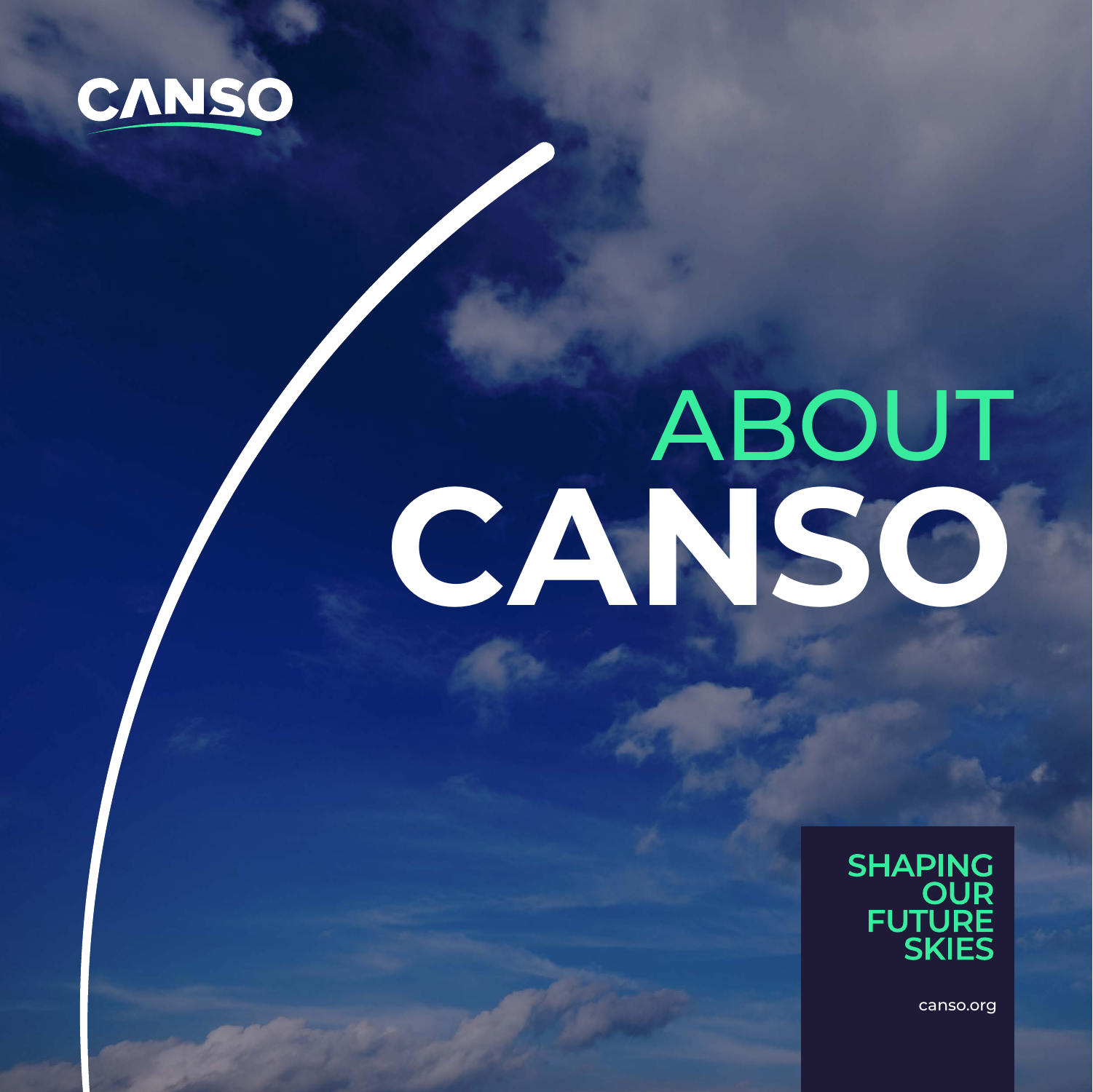# **WHO WE ARE** We are ATM

CANSO brings together the world's air navigation service providers, leading industry innovators and air traffic management (ATM) specialists to shape our future skies. Together we are experts, we are innovators and we are the architects of future ATM. We raise the bar on global ATM performance by connecting the industry to share knowledge, expertise and best practice.

CANSO constantly scans the horizon for innovations that will create future skies that are safe, sustainable and efficient for all airspace users.





"Our industry faces a myriad of challenges – integrating diverse airspace users into our skies, reducing the environmental impact of aviation and new technologies and procedures that are transforming air traffic management (ATM). CANSO ensures that its members and the entire ATM industry, are fit for the future by identifying trends and new technologies, sharing best practice, providing guidance and training, and influencing policy makers across the globe." **SIMON HOCQUARD,** DIRECTOR GENERAL CANSO

Works with

industry innovators



**ANSPS 1 intermediate**



**Connects** 

the industry



individuals across of world air traffic



**89 87 20,000 90%**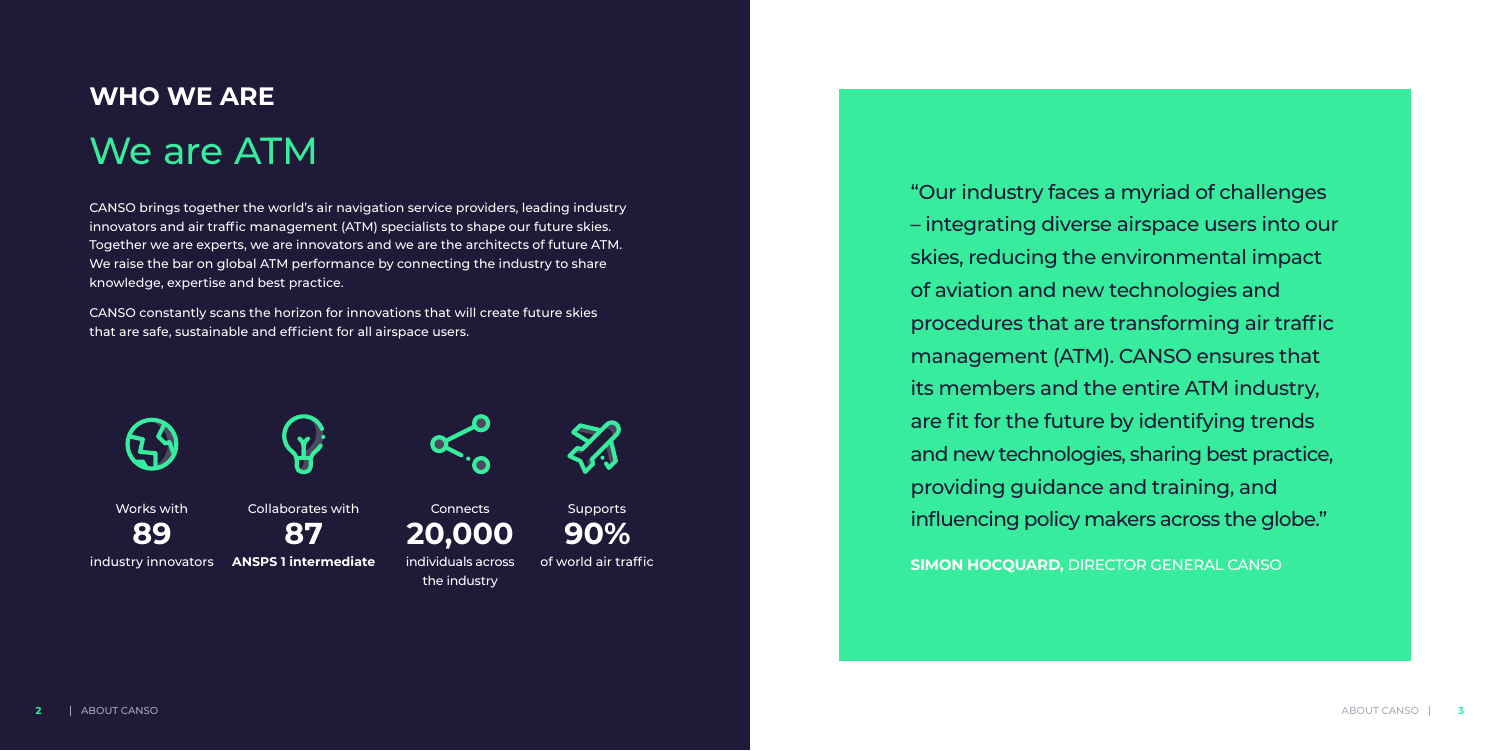# **WHAT WE DO**

CANSO and its members seek to overcome challenges and harness opportunities in ATM by:



Maintaining a network for ATM experts around the world to exchange information and ideas.



Leveraging global expertise to develop policies, positions and guidance to promote best practice in ATM and support the safe, efficient and effective management of airspace.



Working with regulators, airlines, industry suppliers, airports and other aviation industry stakeholders to realise improvements in the aviation system.



Serving as the global voice of ATM and representing the views and interests of members at relevant international institutions and on a range of contemporary issues across the industry.

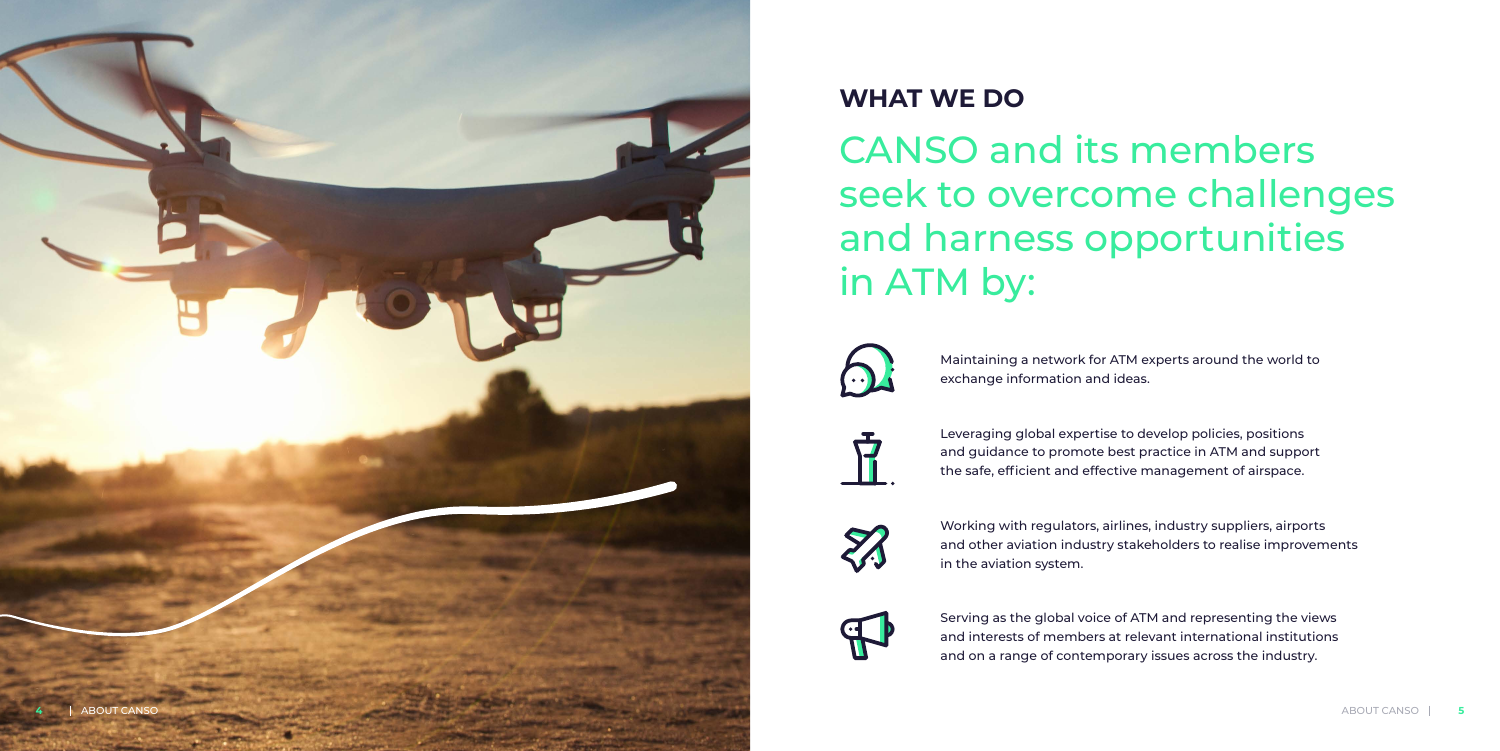# **WHY WE DO IT**

CANSO was founded in 1996 as more of the world's air navigation service providers separated from their regulatory authorities.

As the air traffic management (ATM) industry changes, so are CANSO members. Our members are taking on a range of new tasks and responsibilities as they prepare for a new generation of ATM technologies and major changes to the numbers and types of aircraft operations they support.

ANSPs are developing new operating models, transforming the ATM market place and developing its capabilities. Alongside, Associate Members are also developing new tools and technologies that are changing the nature of operations and expanding the scope for service delivery.

In addition, international aviation regulatory bodies are preparing new rules and procedures that will impact on the operations of

ANSPs both now and in the future, and new entrants to airspace are challenging the status quo for all.

It is essential that the ATM industry is able to respond to these developments, remain open to new practices and procedures and continue to influence its own future through proactive advocacy.

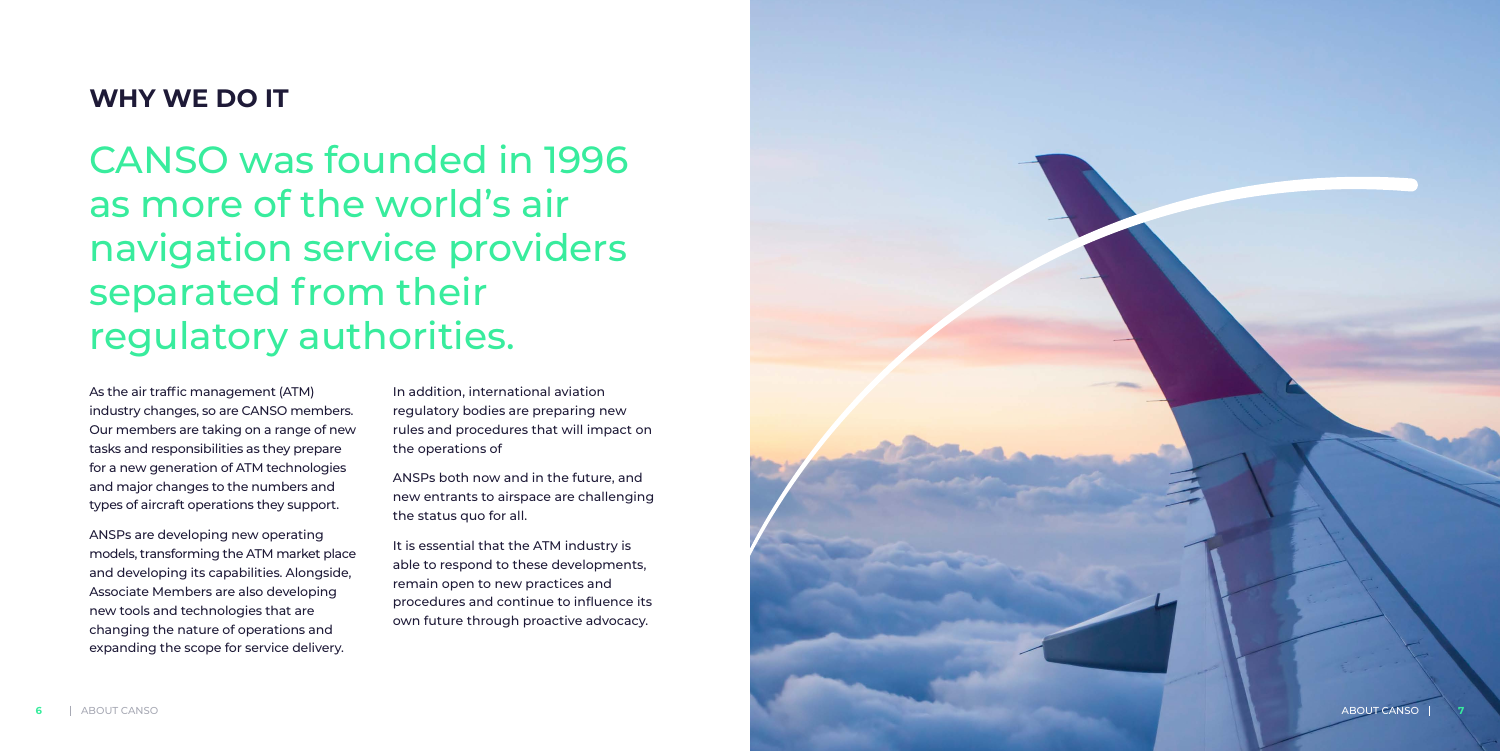CANSO helps to shape the future of a safe, efficient and seamless airspace by creating a platform for members to:



**BE HEARD** By governments, regulators and key stakeholders



**BE INNOVATIVE**

Showcase how your technology can help the industry and offer new ideas to common challenges



# **BE ACTIVE** Contribute to industry-

defining best practice and thoughtleadership through CANSO events and workgroups



# Through Advocacy

CANSO is an official Observer to the ICAO Council and to the Air Navigation Commission (ANC). Participation in ICAO panels enables CANSO to influence regulatory matters that affect our members. We represent the views of the industry in critical discussions on global standardisation and bring specialist knowledge and expertise to ICAO work programmes.

In turn, CANSO provides ICAO and the aviation industry with specialist knowledge and expertise and the constant level of cooperation required to harmonise global ATM.

### **INDUSTRY PARTNERS**

To provide a strong aviation industry voice, both within ICAO and beyond, CANSO actively collaborates across the industry. Through regular liaison we provide an ATM view on common positions for industry issues and are able to represent that consensus with a strong united industry voice.

# **CANSO MEMBER PARTICIPATION**

CANSO welcomes member participation in ICAO panels, working groups, study groups and task forces and other global symposia or fora.

These offer a unique glimpse at what the future holds and enable CANSO members to volunteer expertise and share views on potential policies, legislative issues and other points of interest, on behalf of the wider membership. More information can be found at **[canso.org/icao](http://canso.org/icao).**

**BE INSPIRED** Take advantage of the **40+ publications** online and **160+ presentations** per year



**BE CONNECTED** Build your network through CANSO events and digital platforms to reach **20,000 people**

# **HOW WE DO IT HOW WE DO IT**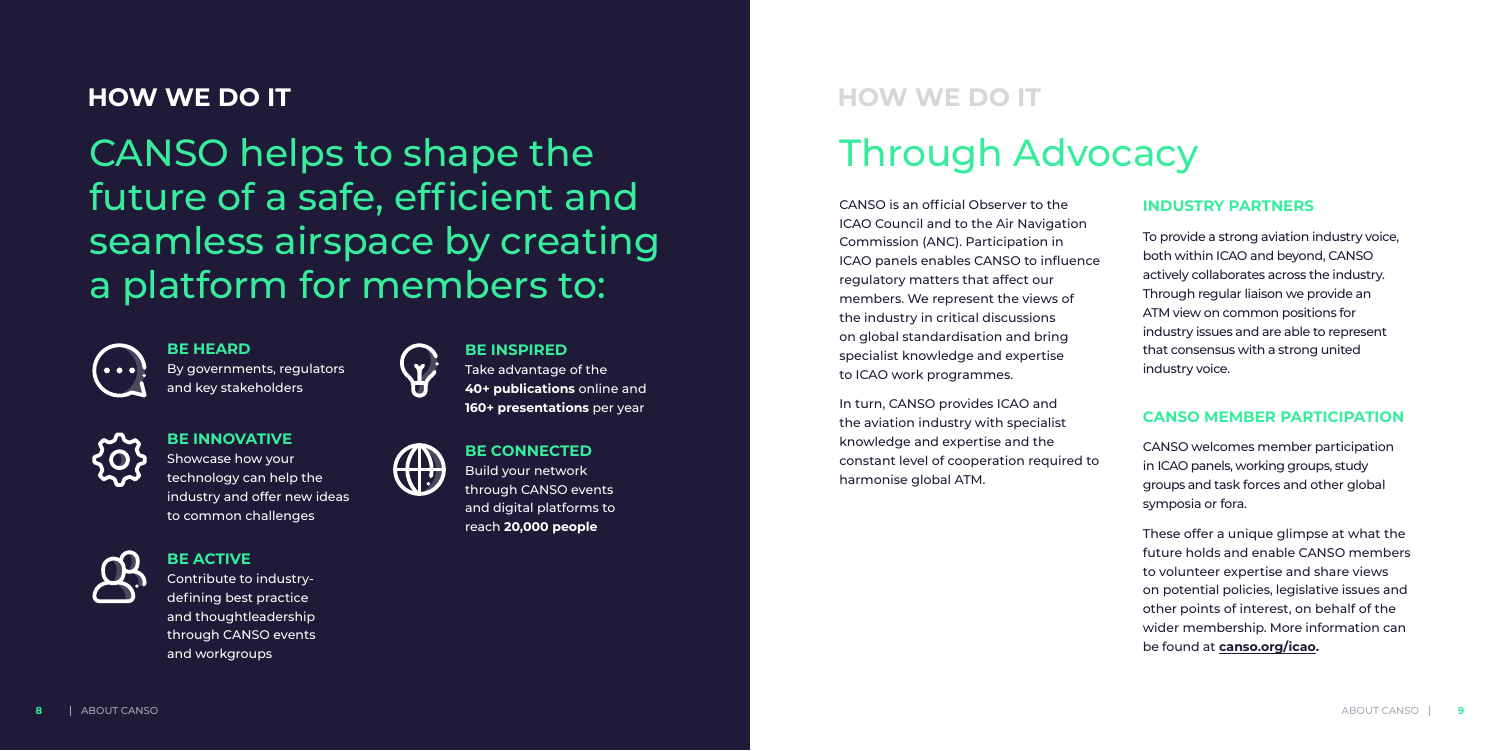CANSO has five regions which support members. CANSO's regions promote our vision of seamless and harmonised airspace, support members to implement global best practices and develop tailored regional plans and solutions to improve ATM performance in the region.

### $\Omega$ **AFRICA**

# Through our Local Expertise **HOW WE DO IT**

Our regions work in close partnership with equivalent regional organisations representing industry stakeholders including ICAO, States, airlines, airports and others.

**ASIA PACIFIC**

- **EUROPE**
- **LATIN AMERICA AND CARIBBEAN**
- $\Omega$ **MIDDLE EAST**



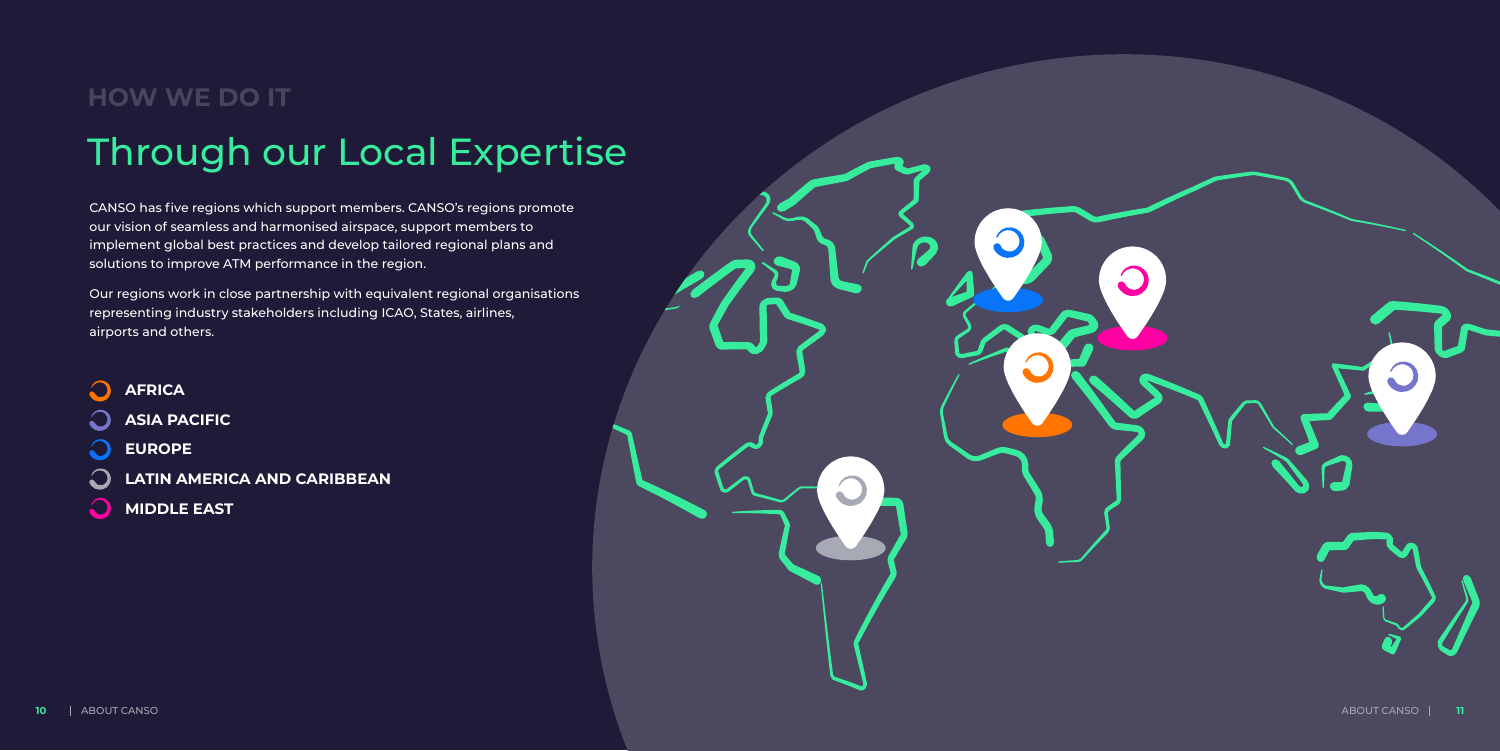### **OPERATIONS**

- Air Traffic Flow Management/ Airport-Collaborative Decision Making Workgroup (ATFM/A-CDM WG)
- ATM Data Exchange Network for Cooperative Excellence Task Force (CADENCE TF)
- Aeronautical Information Management Workgroup (AIM WG)
- Data Link Implementation Task Force (DLI TF)
- Environment Workgroup (ENV WG)
- Operational Performance Workgroup (OP WG)
- Performance-based Navigation Workgroup (PBN WG)
- Unmanned Aircraft Systems and Emerging Technology Workgroup (UAS/ET WG)
- Smart/Digital Tower Task Force (SDT TF)
- Unmanned Aircraft Systems (UAS) Traffic Management (UTM) Task Force (UTM TF)
- System Wide Information Management (SWIM) Workgroup (SWIM WG)



## **STRATEGY AND INTEGRATION**

- Acquisition Excellence Workgroup (AEWG)
- Global Benchmarking Workgroup (GBWG)
- Strategic Technology Workgroup (STWG)
- Human Resources Workgroup (HRWG)
- Operational Training Task Force (OTTF)
- ICAO Affairs Task Force (IATF)

# Through our Workgroups and Task Forces

CANSO workgroups and task forces bring together global experts to focus on specific functional areas of ATM. Operating as part of CANSO's three standing committees – **Operations, Safety and Strategy and Integration** – they provide an objective environment for members to address issues of common interest, exchange views and experience of best practice, and develop new best practice, guidance and reports across a broad spectrum of issues.

The work done by our members in work groups and task forces help to improve safety, drive operational efficiency and solve business problems.



# **SAFETY**

- Safety Intelligence Workgroup (SIWG)
- Human Performance Management Workgroup (HPMWG)
- Cyber Safety Task Force (CSTF)
- Next Generation SMS Workgroup (NexSMS)



# **HOW WE DO IT**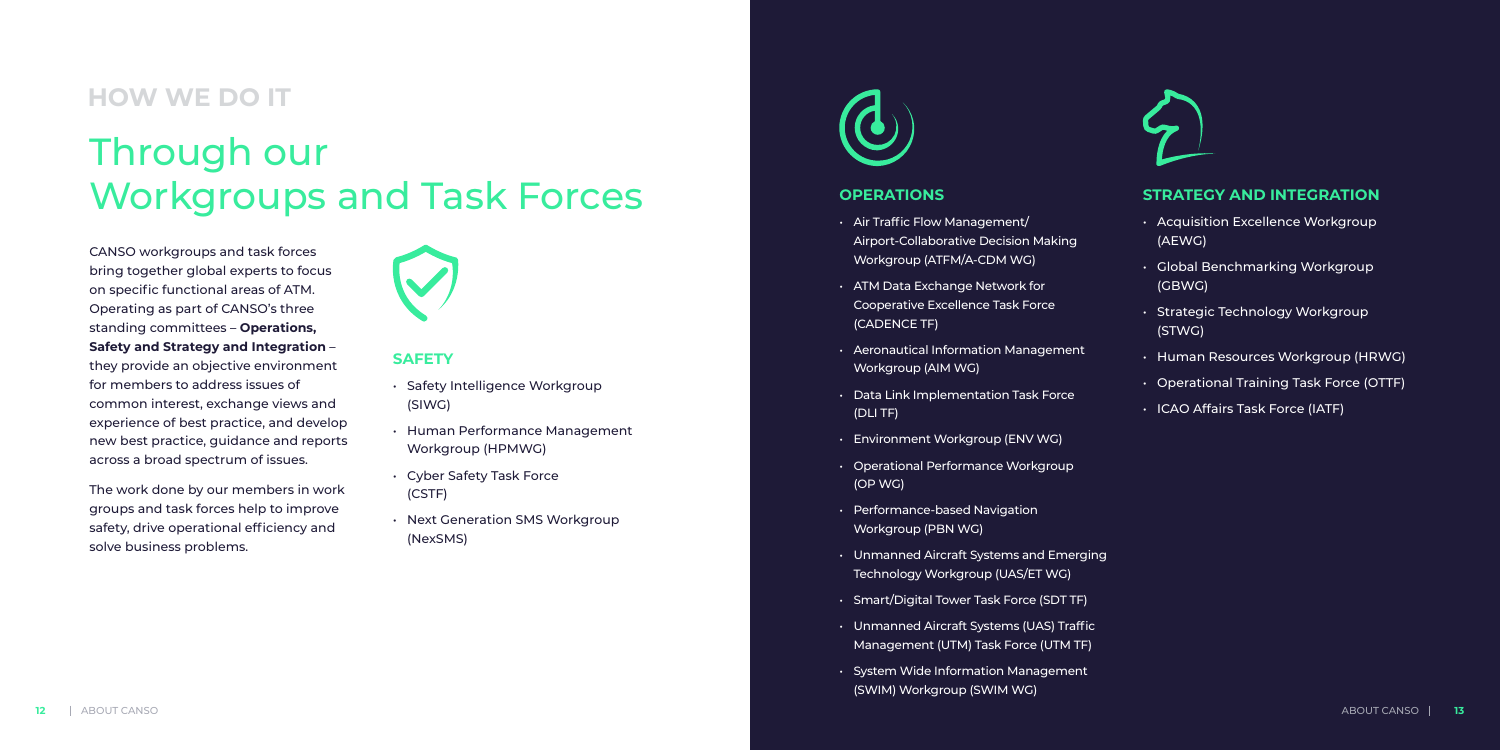# Through Best Practice, Guidance and Reports

Through the collaborative activities of its workgroups and task forces, CANSO creates a variety of best practice, guidelines, reports and whitepapers.

These include best practice on implementing operational efficiencies and technology (such as PBN, ATFM and remote towers) and upholding safety standards; and reports on industry performance. CANSO also produces guidance on key issues such as navigating COVID-19, industry forecasting, and emerging technologies.

# Virtual Conferences

# Face to Face Conferences

- $(\rangle)$ **Artificial Intelligence**
- **Normal Operations Monitoring Toolbox**  $\circ$ A systemic approach to everyday safety
- $(\Sigma)$ **Incidents Investigation Toolbox**
- **Air Traffic Management**   $\Omega$ **Cybersecurity Policy Template**
- **Educated Guess**  $(\Sigma)$ Interpreting Traffic Forecasting during the pandemic

CANSO virtual conferences allow you to gain the same experience as a face to face conference without leaving home. Our virtual events offer you the opportunity to form relevant global networks and access exceptional global content in a safe manner, whilst travel restrictions remain in place.

Once the world opens up again, CANSO face to face conferences allow you the same benefits as our virtual conferences, but will enable you to reconnect with old colleagues and new faces from across our industry.

Details of all CANSO events can be found on the **[CANSO website](https://canso.org/events)**.

# **HOW WE DO IT HOW WE DO IT**

**CANSO Guidance Material for Remote and Digital Towers**

 $($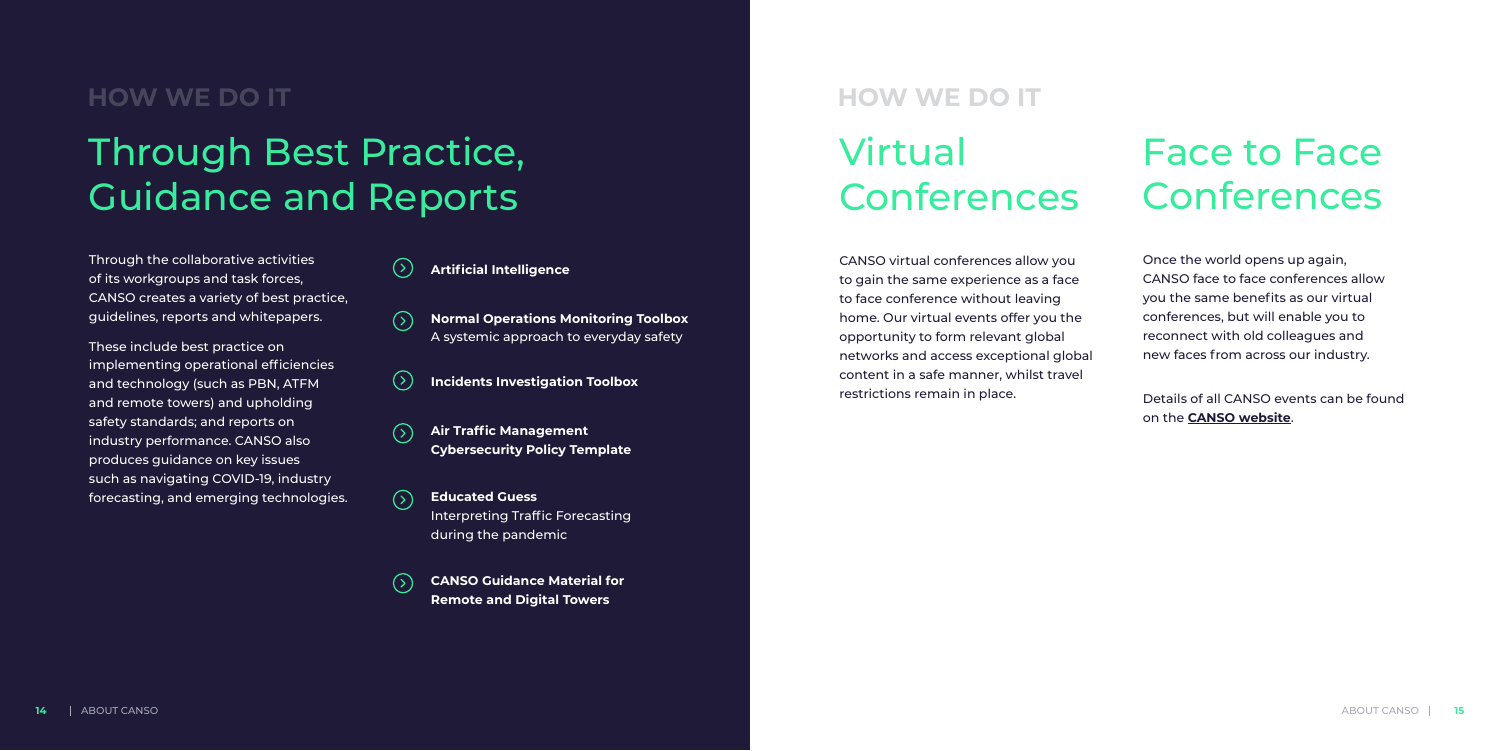### **CANSO Academy**

CANSO brings together industry innovators and pioneers to explore the latest best practice and initiatives that are shaping our skies at a global, regional and local level. This includes offering unparalleled insight and practical advice on the latest guidance material and lessons-learned from world-leading projects.

### **CANSO Expert Insight**

CANSO offers a platform for industry experts to explore the hottest topics in aviation, including live and exclusive interviews with the industry's brightest minds and sharpest talent.

# **CANSO ATM Solutions**

Gain access to live and on-demand sessions on some of the most exciting developments and new technologies in aviation. Open to all in the industry, these highlight fresh thinking and new solutions for safe, efficient and sustainable aviation.

# **Webinars HOW WE DO IT**

In 2020 CANSO hosted over 60 webinars on a range of topics that allowed members to share expert advice and knowledge in the aviation industry with informative, stimulating and educational content. You are invited to utilise this platform to host your own webinar and showcase your expertise, educate the market, engage your key target market and grow your business leads.

You can find details on past webinars on **[» Events | CANSO](https://canso.org/events/)**

### **CANSO Global Conversations**

CANSO brings the worldwide aviation community together to hear from outof-industry experts as well as our own industry thought-leaders on topics vital to our work and business; from future scenarios and insights, to inspirational solutions for today and tomorrow. The series includes our global summits and executive level webinar series.

### **CANSO Regional Focus**

CANSO unites senior ANSP executives, experts and suppliers to advance ATM, sharing best practice and industry solutions, and addressing topics of interest to their region and market. Includes our regional conferences, webinar series and workshops, designed specifically for the Africa, Europe, Latin America and Caribbean, and the Middle East regions.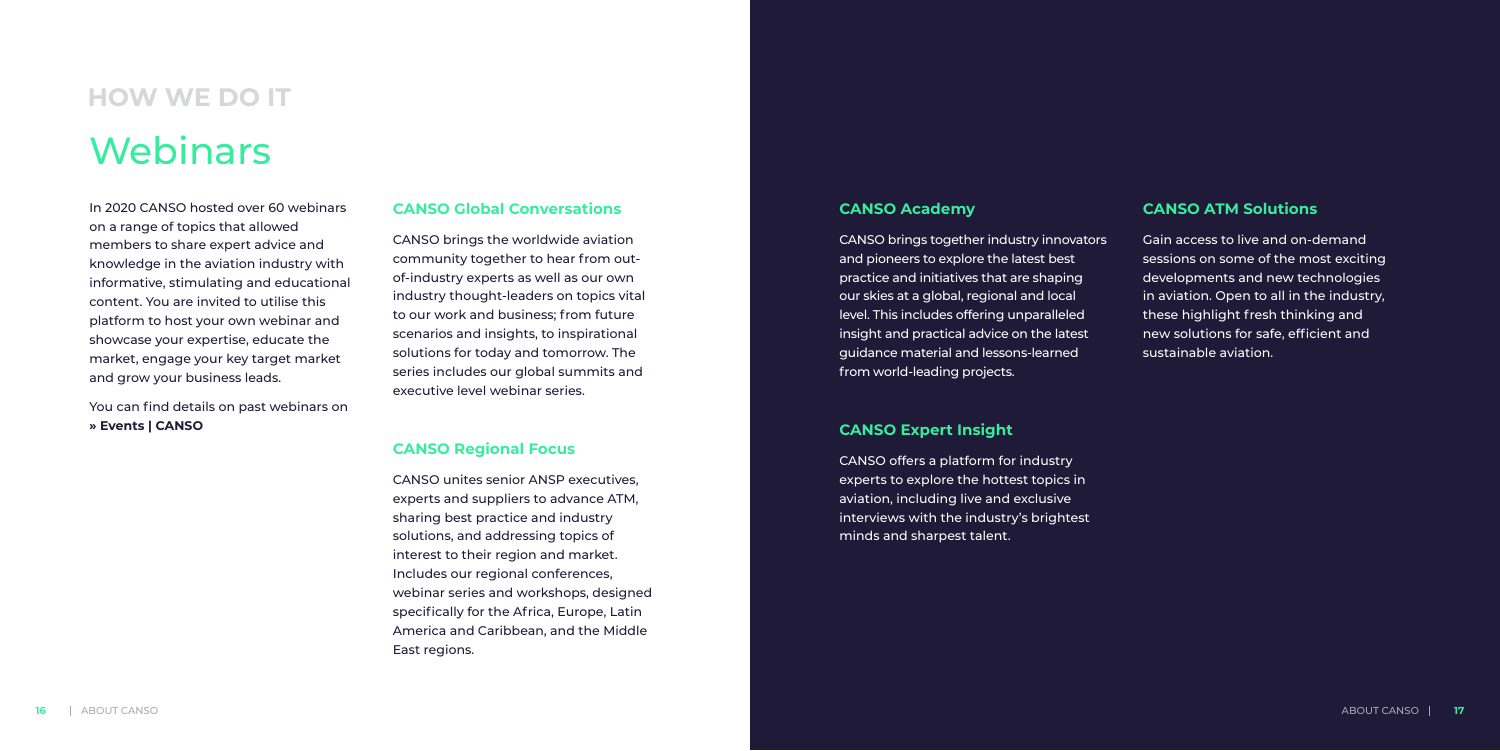# **HOW WE DO IT HOW WE DO IT**

# Partnership Events and Activities

### **WORLD ATM CONGRESS**

World ATM Congress combines a large-scale exhibition, world-class conference, and premier networking opportunities with the chance to learn about the latest air traffic management trends and developments. A CANSO partnership with ATCA the event is organised for the industry, by the industry, and is backed by leading air navigation service providers and industry suppliers. World ATM Congress takes place annually in March at IFEMA in Madrid.

For more information visit **[worldatmcongress.org/ome](http://worldatmcongress.org/ome)**.



### **ASBU IMPLEMENTATION TRAINING**

The comprehensive training programme Methodology and Best Practices for ASBU Implementation has been designed to provide members of the global aviation community with a common understanding of the ICAO Aviation System Block Upgrades methodology. The course is indispensable for those involved in ATM systems planning and modernisation programmes, and provides insight into key implementation issues such as how to identify gaps between current ATM and ASBU capabilities; and how to develop a business case to support investment decisions.

ATM News is our weekly digital newsletter, which is emailed to over 8,000 subscribers from around the world. Based on news from CANSO and CANSO members, it provides ATM industry intelligence on key developments and improvements to airspace, major initiatives and new contracts.

For more information visit **[mai.mitrecaasd.org](http://mai.mitrecaasd.org)**.

# Through Industry Intelligence

### **AIRSPACE**

airspace is CANSO's global magazine for air traffic management (ATM) and its key players. Published quarterly, it is written by industry experts and features interviews with top managers and thought-leaders. It not only explores important ATM issues with regard to safety, operations, policy and technology, but also provides readers with unparalleled insight into the latest issues and developments and in-depth analysis.

All previous issues can be viewed online at **[canso.org/publications/airspace](http://canso.org/publications/airspace-magazine/)[magazine](http://canso.org/publications/airspace-magazine/)**.



# **ATM NEWS**

ATM News items can also be found online at **[canso.org/news-and-views](http://canso.org/news-and-views/)**.

### **CANSO BLOGS**

CANSO blogs are the voice of the industry. They offer thought-leadership, raising the profile of industry key players and spark discussion and debate.

All blogs can be viewed online at **[canso.org/category/blog](http://canso.org/category/blog/)**.